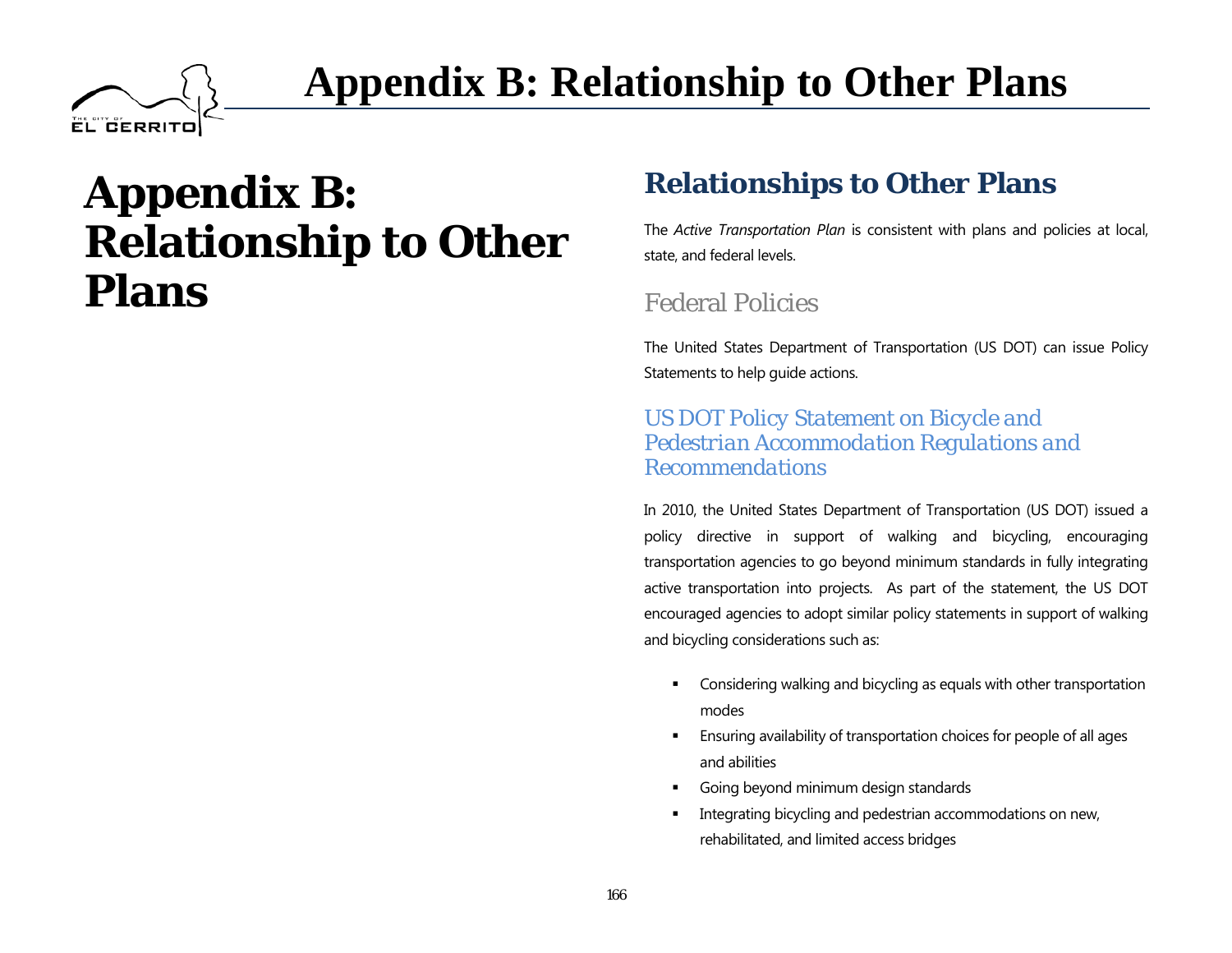

- Collecting data on walking and bicycling trips
- Setting mode share for walking and bicycling and tracking them over time
- Removing snow from sidewalks and shared use paths
- Improving non-motorized facilities during maintenance projects

#### *Americans with Disabilities Act*

The *Americans with Disabilities Act Title III* is legislation enacted in 1990 that provides thorough civil liberties protections to individuals with disabilities with regards to employment, state and local government services, and access to public accommodations, transportation, and telecommunications. Title III of the Act requires places of public accommodation to be accessible and usable to all people, including those with disabilities. While the letter of the law applies to "public accommodations," the spirit of the law applies not only to public agencies but to all facilities serving the public, whether publicly or privately funded.

## State Policies

State policies that relate to this Plan include:

### *Complete Streets Act of 2008*

California's Complete Streets Act of 2008 (Assembly bill 1358) requires all cities to modify the circulation element of their general plan to "plan for a balanced, multimodal transportation network that meets the needs of all users" when a substantive revision of the circulation element occurs. The law went into effect on January 1, 2011. The law also directs the Governor's Office of Planning and

Research to amend its guidelines for the development of circulation elements in order to aid cities and counties in meeting the requirements of the Complete Streets Act.

# *Senate Bill 375/Assembly Bill 32*

California Assembly Bill 32 requires greenhouse gas (GHG) emissions to be reduced by 28 percent by the year 2002 and by 50 percent by the year 2050 in response to climate change. Senate Bill 375 provides the implementation mechanisms for AB 32. It requires metropolitan planning organizations and regional planning agencies to plan for these reductions with the development of Sustainable Community Strategies, which will be a regional guide for housing, land uses, and transportation and will incorporate the Regional Transportation Plan (RTP). One key component of this is the reduction of automobile trips and vehicle miles traveled. Planning for increases in walking, bicycling, and transit use as viable alternatives are important components of these plans.

# Regional, County, and adjacent Cities Policies and Connections

This Plan is consistent with regional- and county-level plans as well as neighboring cities' bicycle and pedestrian plans. Pedestrian and bicycle networks were reviewed from local and regional agencies, including the Metropolitan Transportation Commission (MTC), the Association of Bay Area Governments (ABAG), East Bay Regional Park District (EBRPD), West Contra Costa County Transportation Advisory Committee (WCCTAC), and cities of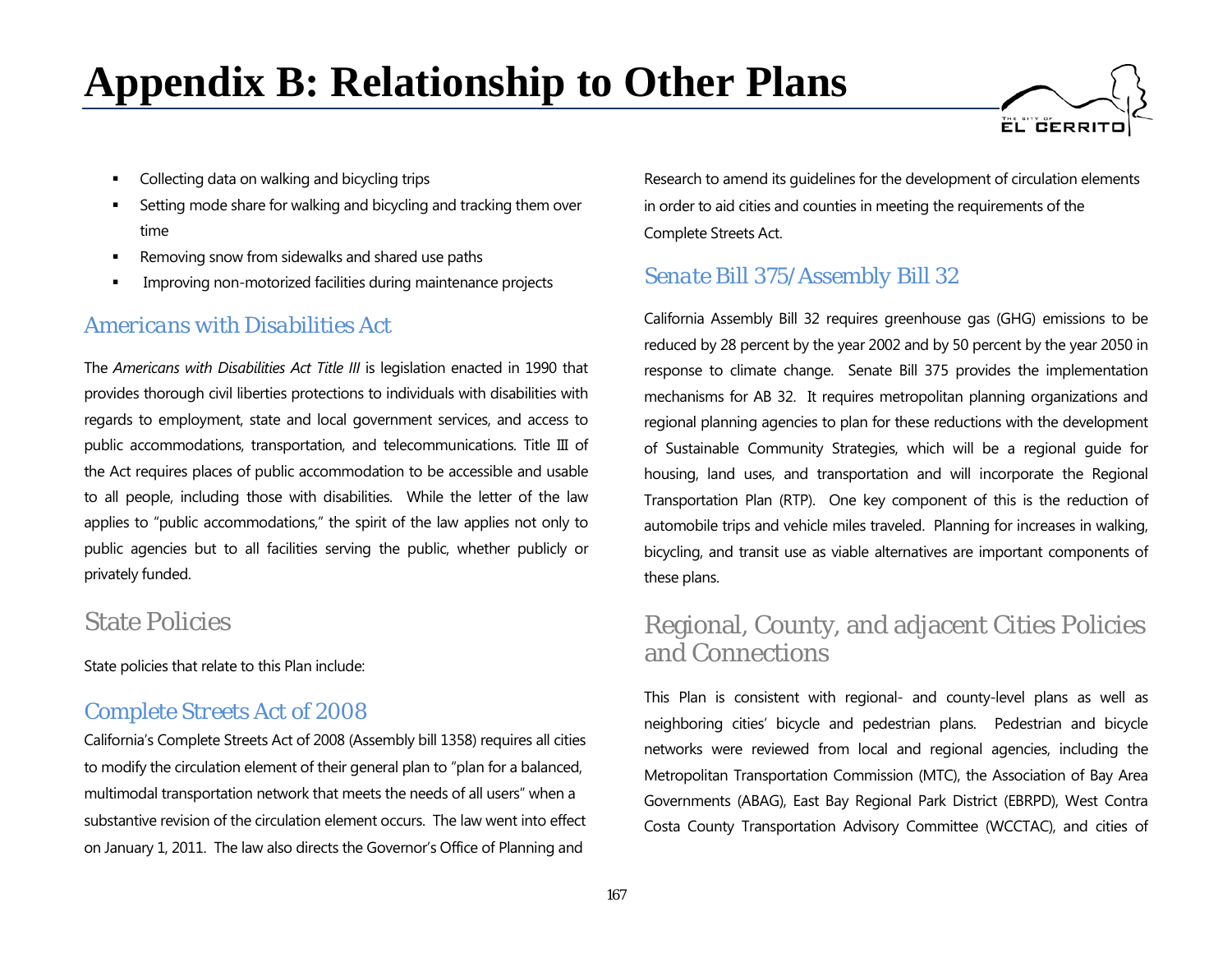

Richmond and Albany to promote a coordinated regional bicycle system. These plans are described briefly below.

#### *Metropolitan Transportation Commission's Policy on Routine Accommodation*

The Metropolitan Transportation Commission (MTC) is the regional transportation planning agency for the Bay Area. In 2006, MTC adopted a policy on "Routine Accommodation." The policy states that pedestrian and bicyclist consideration must be integrated into planning, design, and construction of transportation projects that use regional transportation funds. The policy requires sponsors of a project, such as a city or county agency, to complete a project checklist, often referred to as a Complete Street Checklist. The checklist is intended to be completed at the earliest stages of the projects so that considerations for bicyclist and pedestrian accommodation can be made at the inception of the project.

#### *Regional Bicycle Plan for the San Francisco Bay Area*

MTC updated the *Regional Bicycle Plan for the San Francisco Bay Area* in 2009. The purpose of the plan is to direct MTC's regional transportation funds for high-priority facilities that serve regional bicycle trips and update the regional bicycle network. The MTC Plan details the length and completion cost of the regional bikeways by county. For Contra Costa County, this includes 138 new miles. The plan estimates the cost to build out the bikeway network in Contra Costa County at \$30 million. The Plan identifies San Pablo Avenue and the BART rail line as segments of the Regional Bicycle Network.

### *Plan Bay Area Regional Transportation Plan*

The Association of Bay Area Governments (ABAG) is the comprehensive regional planning agency and Council of Governments for the nine counties and 101 cities of the San Francisco Bay region. Motivated by the California Sustainable Communities and Climate Protection Act of 2008, ABAG developed Plan Bay Area in July 2013, as regional transportation plan that guides the Bay Area in a long-range plan to significantly reduce greenhouse gases by 2040. The focus of this plan is to devote most (87%) of funding to operate and maintain the existing transportation network, with the remaining budget aimed at next-generation transit projects and other programs that support reducing GHG emissions.

### *BART Bicycle Plan*

The goal of the BART Bicycle Plan (2012) was to attract more bicycle users and fewer cars to the system. The Plan outlines the specific strategies needed to encourage passengers to bike and creates a Bicycle Investment Tool that BART staff and other transit agencies can use to select the most effective improvements. With a singular goal to double the share of BART riders that bike by 2022, the recommended strategies include better cyclist circulation, plentiful bike parking, improved bike access beyond BART; optimized bike accommodations on the train, and more bicycle-supportive policies and programs.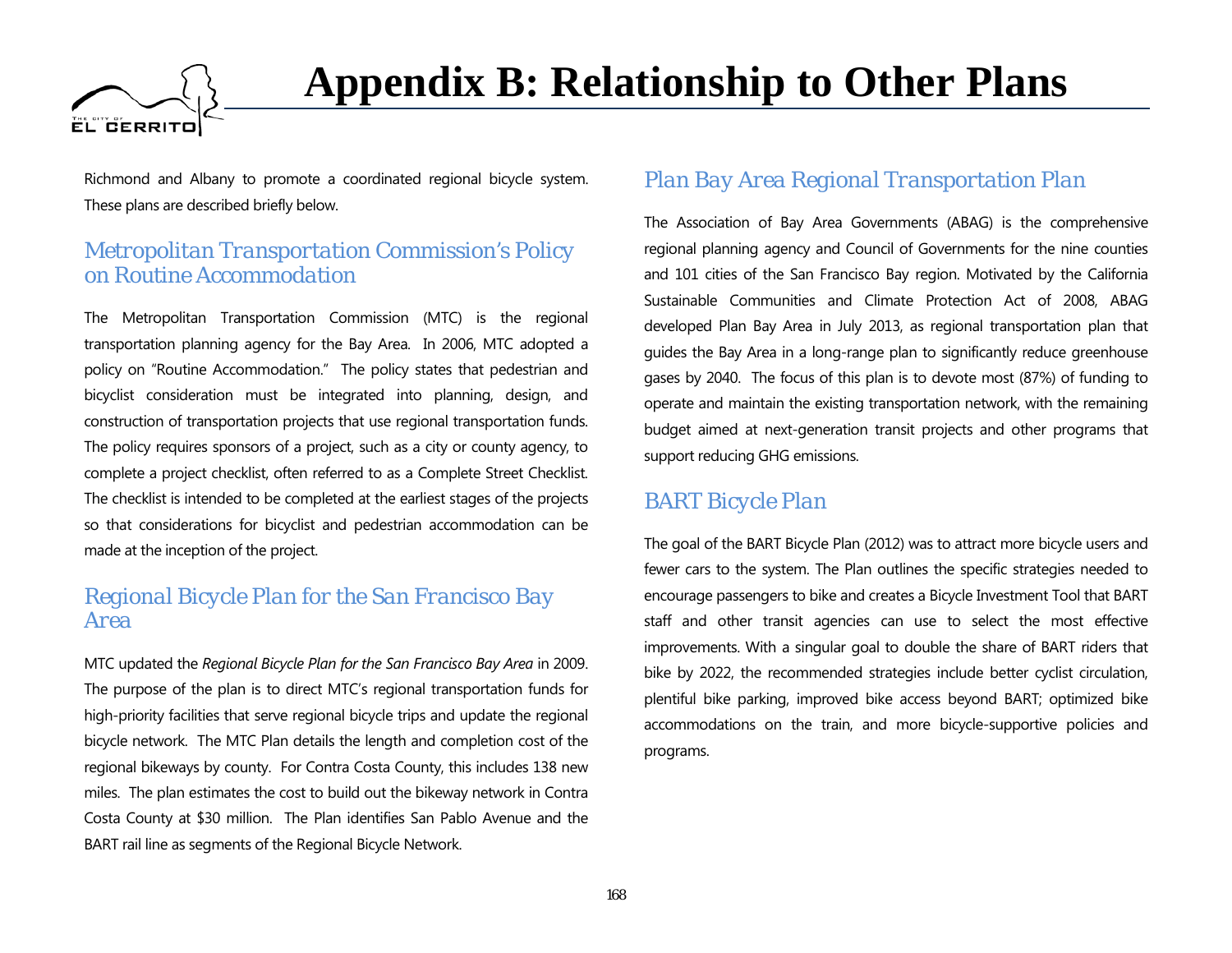

#### *Contra Costa Countywide Bicycle and Pedestrian Plan*

The Contra Costa County Transportation Authority (CCTA) updated the *Contra Costa Countywide Bicycle and Pedestrian Plan* in 2009. The proposed bicycle network includes Class II lanes on San Pablo Avenue in El Cerrito.

#### *WCCTAC Transit Enhancement and Wayfinding Plan*

The West Contra Costa County Transportation Authority (WCCTAC) developed the *Transit Enhancement & Wayfinding Plan* in 2011. The purpose of the plan is to generate increased transit ridership by identifying specific strategies that improve access to transit centers and routes. The plan accomplishes this by establishing transit improvement projects and programs in categories such as transit centers, transportation demand management (TDM) strategies, pedestrian and bicycle access improvements to transit centers, and pedestrian and bicycle wayfinding signage to transit centers. Both El Cerrito Del Norte and El Cerrito Plaza BART stations are included as study locations for the plan. The Plan also includes wayfinding design guidelines for various bicycle and pedestrian facility types.

### *East Bay Regional Park District Master Plan*

The 2007 *East Bay Regional Park District Master Plan Map* includes multiple trail alignments through El Cerrito. The plan proposes an extension of the existing Ohlone Greenway south to connect with Berkeley, Emeryville, Oakland, and further south to Union City.

### *Richmond Bicycle Master Plan*

The Richmond Plan (2011) provides a vision for the future of bicycling, shaped by the values of the community and supported by policies included in the General Plan and the Contra Costa Countywide Bicycle and Pedestrian Plan. The Plan focuses on the development of a complete on-street bicycling network, building safe and accessible connections to the Bay Trail and Richmond Greenway, and reducing barriers, such as freeway interchanges and railroad crossings. The network includes local routes on neighborhood streets, as well as important corridors such as Barrett Avenue. It also identifies opportunities for new, secure bicycle parking at key destinations, and provides guidance on programs that educate and encourage bicycling for recreation and everyday use. The plan proposes routes within the City that extend into El Cerrito. Class II routes are proposed for Fairmont Avenue, Moeser Lane, and Cutting Boulevard. Class III routes are proposed for Potrero Avenue, Tehama/Schmidt Lane, Stockton Avenue, and Central Avenue.

#### *Albany Active Transportation Plan*

The Albany ATP (2012) plan focuses on addressing the key needs of the City to support their mostly local street network, and improve connectivity and safety. As with El Cerrito, Ohlone Greenway was identified as a key barrier to cycling. Suggested improvements included improving intersection crossings, wayfinding, and general safety along the corridor.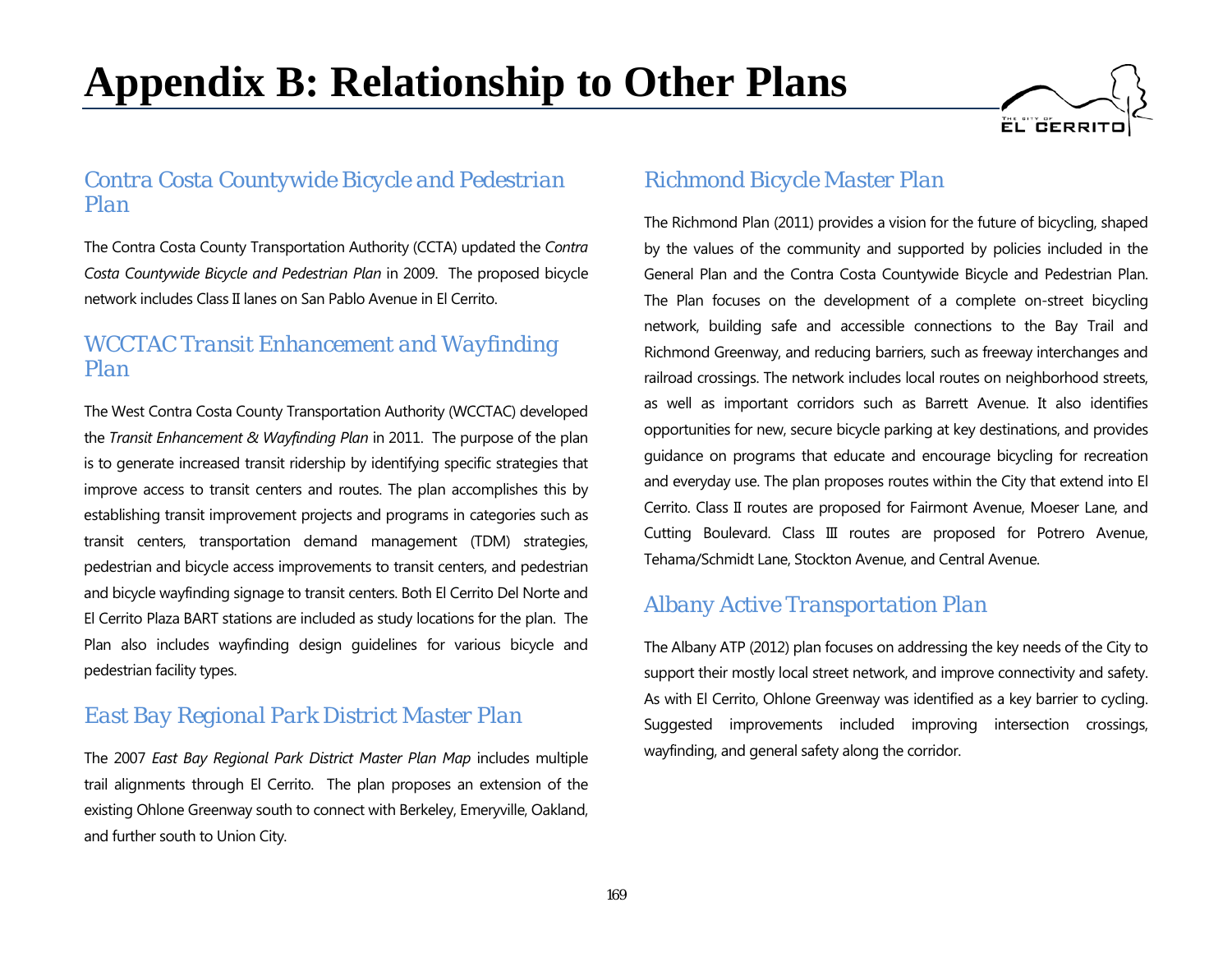

# Local Policies

### *El Cerrito General Plan (1999)*

The *City of El Cerrito General Plan: Circulation Element* addresses the movement of people and materials by transit, automobiles, trucks, bicycles, and walking within the City and establishes the goals and policies for future transportation needs. The General Plan has four main goals: 1. A transportation systems that allows safe and efficient travel by a variety of modes and promotes the use of alternatives to the single-occupant vehicle 2. A land use pattern that encourages walking, bicycling, and public transit use 3. A transportation system that maintains and improves the livability of the City 4. A minimum amount of land use for parking and minimal parking intrusion in neighborhoods.

#### *El Cerrito Climate Action Plan (2013)*

The El Cerrito City Council adopted the *El Cerrito Climate Action Plan* in May 2013. The Plan helps to determine the best strategies to reduce locally produced greenhouse gas emissions (GHG) with an adopted target of reducing GHG emissions to 15% below 2005 levels by 2020 and 30% below 2005 levels by 2035.

#### *San Pablo Avenue Specific Plan and Complete Streets Plan (2014)*

The idea for this plan was initiated in 2007 and was a shared vision with the City of Richmond for the future of San Pablo Avenue. The goal was to identify improvements for the Plan area and adopt regulations that can be consistently

applied in the Plan area to achieve the vision. A draft Specific Plan was submitted in 2011 and a full Environmental Impact Report (EIR) is now underway.

# *El Cerrito Urban Greening Plan (Draft, 2015)*

El Cerrito was awarded a Proposition 84 Grant to develop an *Urban Greening Plan*. The *Urban Greening Plan* is an effort to enhance the public spaces and open spaces in El Cerrito. The Plan will identify needs, opportunities, and strategies for creating a greener City, such as increasing connectivity and improving existing parks and green spaces.

#### *El Cerrito ADA Transition Plan*

The City's *Americans with Disabilities Act (ADA) Transition Plan* was adopted in 2009. The Plan ensures accessibility for individuals with disabilities by examining buildings, parks, and major pedestrian routes and identifying physical barriers. The Plan estimates the cost of mitigating barriers to accessibility, sets priorities, and provides a schedule for eliminating them.

#### *El Cerrito Pedestrian Safety Assessment (2009)*

In 2009, through the University of California Berkley's Technology Transfer Program, the City completed a Pedestrian Safety Assessment focused on the El Cerrito Del Norte and El Cerrito Plaza BART Stations. The PSA included a programs, policies, and practices benchmarking assessment, which documented existing City activities related to walking and proposed areas for further enhancement. The PSA also included concepts and suggestions for